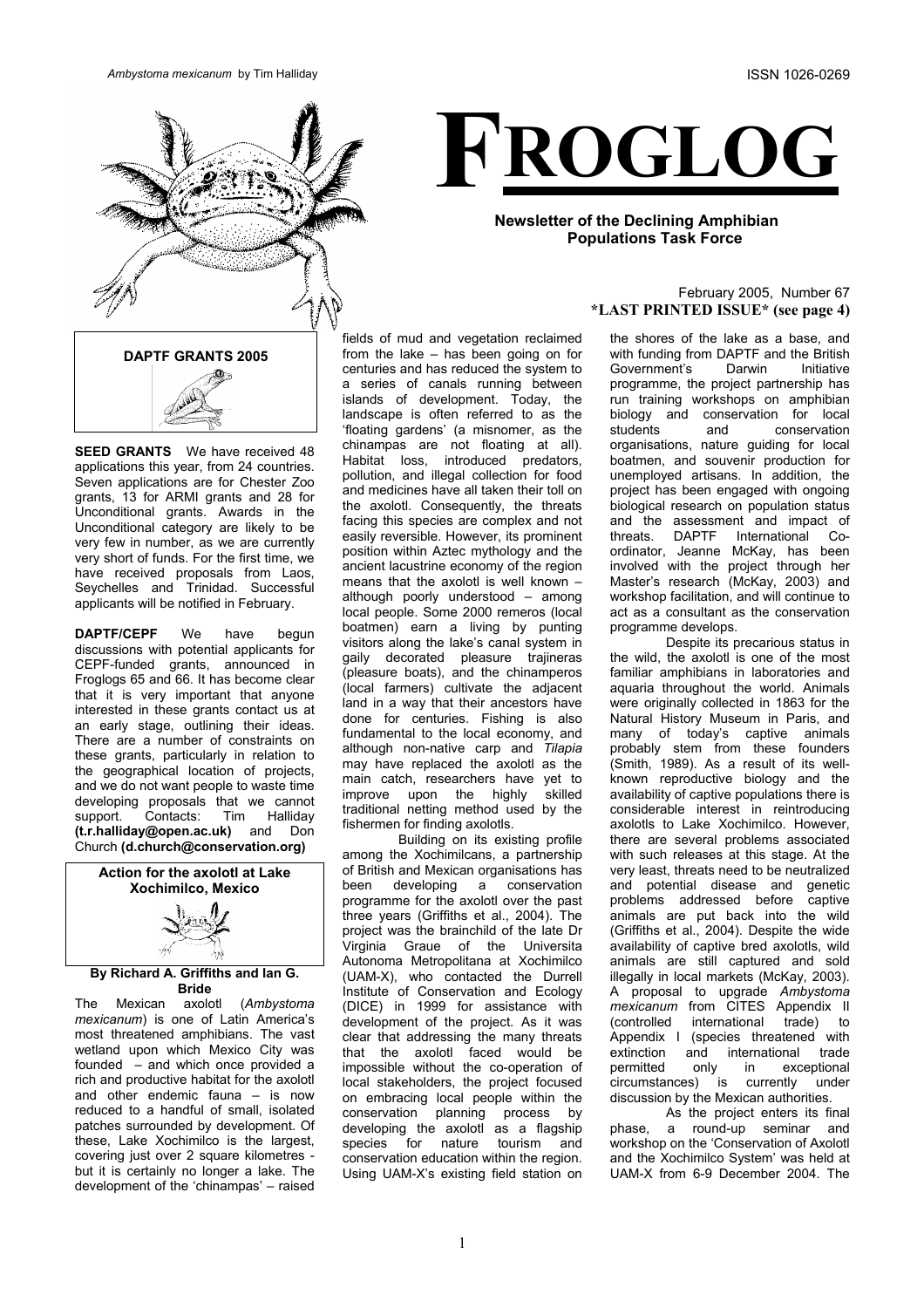fifty participants consisted of representatives from government and non-government organisations, universities, research institutions, the media, remeros and other local stakeholders. Over the first two days of the meeting, partners had the opportunity to present findings that had emerged from the project and other related work. The presentations covered legal protection, local planning, nature tourism, engaging the local community, ecology and impact of threats, captive breeding and reintroduction, ecoregional design, flagship species and public education. The presentations served to summarize and consolidate information gathered during the course of the project, and provide a framework for two further days of participatory workshop. Bilingually facilitated by Gerardo Garcia of the Durrell Wildlife Conservation Trust, the workshop groups were set goal-oriented tasks with a view to producing the framework for a Species and Habitat Action Plan. After brainstorming the issues facing the axolotl, the workshop groups set about placing the issues into categories, setting goals and objectives for addressing the issues, identifying appropriate actions and finally assigning timeframes and organisations to the various actions. The workshop format provided an opportunity for input from all stakeholders – ranging from local<br>boatmen to representatives from boatmen to representatives government agencies and NGO's.

The goals for the conservation of the axolotl and its habitat were finally distilled into eight categories: (1) biology of the species; (2) legislation; (3) social actions; (4) political actions; (5) ecological interactions; (6) local environment; (7) education; and (8) resource use and harvesting. These will provide the framework for the action plan, which will be written up and published by the end of the project in March 2005 following further consultation. One of the most important outputs from the Darwin Initiative project is the partnership of diverse organisations who all have an interest in the future of the axolotl and its habitat - Grupo por la Investigacione del Ajolote y Xochimilco (or GIAX). Although the Species and Habitat Action Plan will provide a blue-print for the future, the most difficult stage – implementing the plan – lies ahead. GIAX will be instrumental in making this happen.

#### *References*

Griffiths, R.A., Graue, V., Bride, I.G., and McKay, J.E. (2004) Conservation of the axolotl (*Ambystoma mexicanum*) at Lake Mexico. Herpetological Bulletin 89: 4-11.

McKay, J.E. (2003) An evaluation of captive breeding and sustainable use of the Mexican axolotl (*Ambystoma mexicanum*). MSc dissertation, University of Kent, Canterbury, UK.

Smith, H.B. (1989) Discovery of the axolotl and its early history in biological research. In *Developmental Biology of the Axolotl*, pp. 3-12. Armstrong, J.B & Malacinski, G.M. (Eds.). New York: Oxford University Press.

*For further information please contact:*  **R.A.Griffiths@kent.ac.uk / I.G.Bride @kent.ac.uk** 

**http://www.kent.ac.uk/anthropology/di ce/research/azaxs** 



#### **By Jelka Crnobrnja-Isailovic, Ivan Aleksic & Jan Willem Arntzen,**  *DAPTF Seed Grant Recipients*

The crested newt (*Triturus cristatus* superspecies) is a group of four closely related species that inhabit a broad part of Europe and the adjacent area. In the Balkans, all four species exist and show largely parapatric distributions. The distribution of the four crested newt species in Serbia is complex (for details see Arntzen and Wallis 1999; Arntzen 2003) Local introgression of *karelinii* mt DNA haplotypes was detected in *T. dobrogicus*, *T.cristatus* and *T. carnifex macedonicus* populations, as well as introgression of *dobrogicus* haplotype in local *T. karelinii* populations. Discordance between morphology and genetics was frequent in analysed populations from Serbia.

Crested newts are among the largest members of the genus *Triturus* and are a great conservation concern because they require larger and deeper ponds for breeding than other *Triturus* species. Documented decline, which is<br>substantial. identifies agricultural substantial, identifies agricultural intensification (e.g. Langton *et al*, 2001) and modernization of farming methods, including the destruction of water bodies as the most notorious threats. These factors highlight the importance of maintaining the genetic distinctiveness

of evolutionary significant units.<br>In Serbia. the st Serbia, the status of amphibian breeding sites is poorly documented. In particular, their importance as centres for the maintenance of local amphibian community diversity is neither understood nor appreciated by the public. Consequently, amphibian breeding sites are frequently used as dumping places for all kinds of domestic and industrial waste.

The main goal of this study was to investigate the status of 53 crested newt breeding sites across Serbia. Some of the populations had previously been the subject of various genetic and/or morphological studies (references below). All sites were visited from May to July 2003, coinciding with the main period of reproductive activity and embryonic and early larval development.

Out of 53 previously documented populations 21 (40 %) were not recorded. According to local inhabitants, most change had taken place over the last decade. Reasons mentioned by local inhabitants included a prolonged spring drought resulting in changes in the underground water level and drainage. At another eight sites, the water bodies remained but no crested newts were recorded despite intensive<br>searches Considering our good Considering our good sampling effort and the fact that the aquatic phase of the crested newt is prolonged, either as reproductively active adults, embryos or larvae, we concluded that all populations had become extinct. Since five out of these eight ponds were stocked with fish, we attribute the loss mostly to fish predation*.* For two of these sites, interviews with local inhabitants suggest that fish were introduced after the breeding sites were initially described. Out of the 24 remaining crested newt populations, 18 (77%) were found in habitats of anthropogenic origin which were more than 50 years old (41%) or between 20 and 50 years old (36%). Most of these man-made breeding sites were quarries, irrigation channels and clay and gravel pits situated near abandoned brick factories.

The pH of breeding sites ranged between 6.2 and 10.1 with an average of 7.8 consistent with the recorded preference of crested newts for neutral and slightly alkaline water (Langton *et al*, 2001). The maximum depth of the breeding sites was less that 0.5 meters in 4 sites, 0.5 - 2 m in 15 sites, greater than 2 m in 4 sites and undetermined in 3 sites.

Up to 38% of active crested newt breeding sites had more than half of their shoreline covered by trees, in comparison to 0% of breeding sites where crested newts were not detected in 2003. Shadow from the trees covers the southern side of the water body in 46% of active crested newt breeding sites, but in only 29% of ponds without crested newts in 2003. Significant differences, however, between ponds with and those without crested newts existed only in the percent of shoreline covered by trees (p=<0.05 for G-test with Williams correction =11.528, df=4). Twenty-five percent of water bodies with crested newts had no vegetation cover, while 21% of them had from 1% to 50% of the surface covered by floating vegetation. About 46% of water bodies inhabited by crested newts contained submerged vegetation covering more than 50% of the pond. No significant differences were found between ponds currently with and without crested newts for these two parameters. About 13% of active breeding sites dry up every year, 46% of them only in situations of prolonged drought and 42% are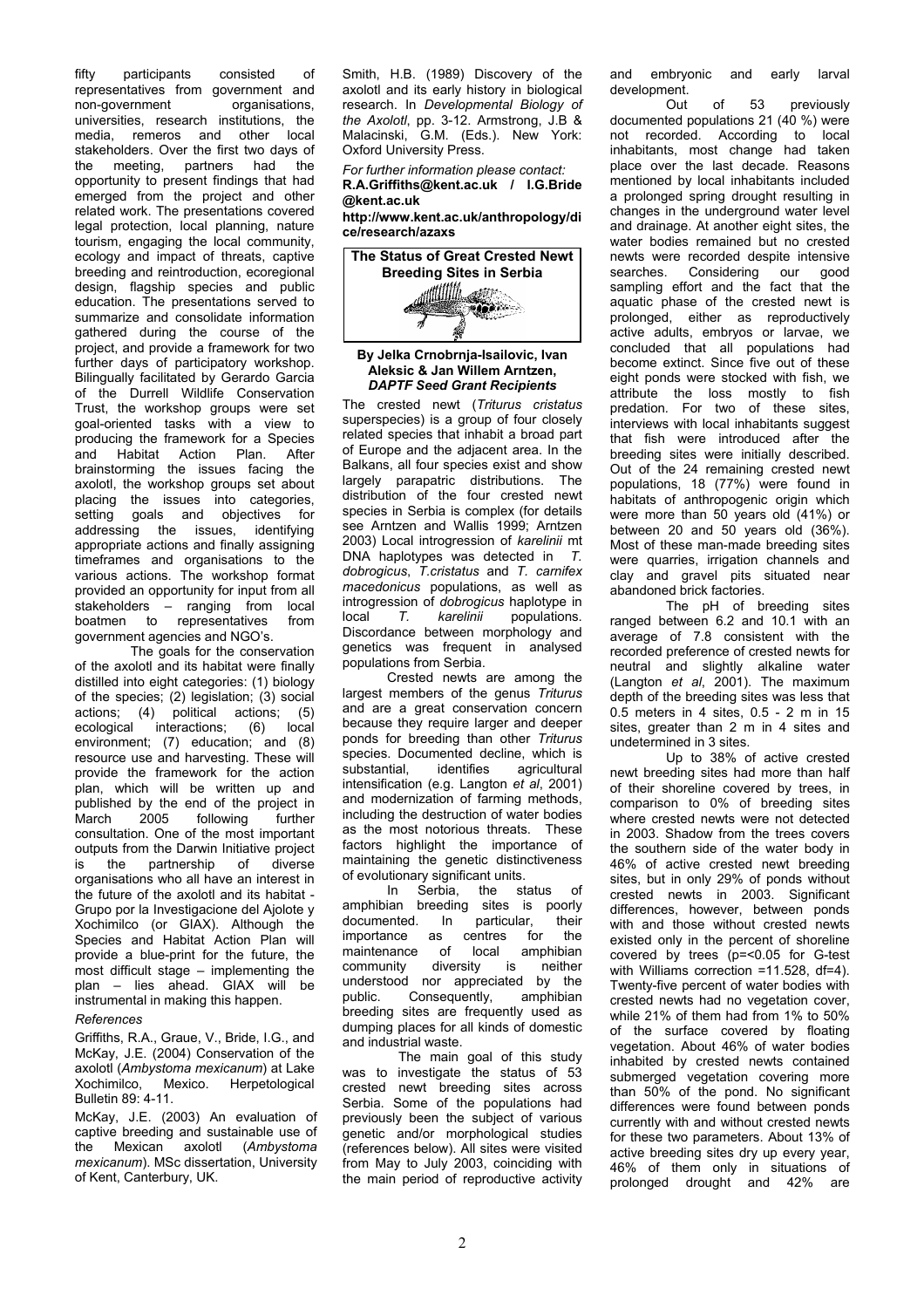permanent. On the other hand, only 13% of breeding sites without crested newts do not dry out. Again, significant differences were not found between these two types of ponds. The presence of fish seems to be an important factor that determines the long-term survival of local crested newt populations; while only 17% of them were found to live syntopically in aquatic habitat with fishes, in 63% of water bodies without crested newts fishes were present. These differences appear to be significant ( $p = 0.05$  G = 4.51, df=1). Great crested newts suffer heaviest predation by fish during the egg and larval stages of their life cycle (Langton *et al*, 2001).

It appears that global climate changes have an apparent impact on the status of local crested newt breeding sites in Serbia. Mild winters without snow and long spring droughts in combination with high air temperatures  $(above 25°C)$ C) do not support regeneration of amphibian breeding sites whose function depends on the magnitude and duration of rainfall in the spring and early summer. In addition, intensive anthropogenic induced changes (soil deposition, drainage and introduction of fish species) have destroyed the suitability of many longlasting crested newt breeding sites.

*Acknowledgements:* This work was supported by a Seed Grant from the DAPTF in 2003 and by grant B1725 from the Ministry for Science, Technology and Development of the Republic of Serbia. We thank postgraduate student Natasa Tomasevic for assistance in the field.

#### *References*

Arntzen, J.W. (2003) *Triturus cristatus* Superspecies – Kammolch-Artenkreis. In: Bohme, W. (Ed.) *Handbuch der Reptilien und Amphibien Europas. Band 4/IIA: Schwanzlurche (Urodela) II A.* Aula-Verlag, Wiebelsheim.

Arntzen, J.W. & Wallis, G.P. (1999) Geographic variation and taxonomy of crested newts (*Triturus cristatus* super species): morphological and mitochondrial DNA data. *Contributions to Zoology* **68:** 181-203.

Crnobrnja, J., Kalezic, M.L., Dzukic, G. (1989) Genetic divergence in the crested newt (*Triturus cristatus* complex) from Yugoslavia. *Biosistematika* **15:** 81-92.

Crnobrnja, J., Kalezic, M.L. (1990) The organization of the genetic variation in the crested newt (*Triturus cristatus* complex) from Yugoslavia. *Genetika* **22:** 133-146.

Crnobrnja-Isailovic, J., Dzukic, G., Krstic, N., Kalezic, M.L., 1997. Evolutionary and paleogeographical effects on the distribution of the *Triturus cristatus* superspecies in the central Balkans. *Amphibia-Reptilia* **18:** 321-332.

Gasc, J-P., *et al.* (Eds.) (1997) *Atlas of Amphibians and Reptiles in Europe*. Societas Europaea Herpetologica &

Museum Nationall d' Histoire Naturelle (IEGB/SPN),Paris.

Kalezic, M.L., Dzukic, G., Mesaros, G., Crnobrnja-Isailovic, J. (1997) The<br>crested newt (Triturus cristatus crested newt (*Triturus cristatus* superspecies) in ex-Yugoslavia:<br>Morphological structuring and Morphological structuring and distribution patterns. The *University Thought, Publication in Natural Sciences* **4:** 39-46.

Langton, T.E.S., Beckett, C.L., Foster, J.P. (2001) *Great Crested Newt Conservation* Halesworth.

Litvinchuk, S.N., Borkin, L.J., Dzukic, G., Kalezic, M.L., Khalturin, M.D., Rosanov, J.M. (1999) Taxonomic status of *Triturus karelinii* on the Balkans, with some comments about other crested newt taxa. *Russian Journal of Herpetology* **6:** 153-163.

Wallis, G.P. & Arntzen, J.W. (1989) Mitochondrial-DNA variation in the Crested Newt superspecies: limited cytoplasmic gene flow among species. *Evolution* **43:** 88-104

### **Meeting on disease and threats to amphibian biodiversity**.

From November 11th to 13th about 60 investigators studying the role of pathogens in amphibian declines met at Arizona State University in Tempe to share their latest results. Participants came from South Africa, Australia, Canada, and throughout the U.S. Progress is being made in many facets of understanding how ranaviruses and the fungus *Batrachochytrium dendrobatidis*,(Bd), the cause of chytridiomycosis, infect and kill frogs and salamanders. Meeting participants heard some of the strongest evidence yet for Bd's role as a cause of infectious disease spreading through tropical forests and resulting in what the recent GAA report called the "enigmatic" decline of amphibians. *For further information contact:* James Collins **(jcollins@asu.edu)**

### **Introduced fish, rotan** *Percottus glenii* **-an unavoidable threat for European amphibians**

#### **By Andrey Reshetnikov**

It is well known that the introduction of fish into amphibian breeding sites can have negative consequences for amphibians caused by fish predation on eggs and tadpoles. To minimize this threat, many amphibian species reproduce in small hydrologically isolated ponds.

The fish, rotan *Perccottus glenii*  Dybowski (Odontobutidae), a native of regions of Far East of Russia, northeast China, and northern North Korea, has become distributed in European Russia since 1916. This species differs from most other fish because it is able to tolerate considerable fluctuations in

abiotic factors (water level, temperature) and can tolerate poorly oxygenated water, enabling it to persist in small, stagnant water bodies – favourable breeding sites of native amphibians.

To investigate rotan-amphibian interactions, research is being conducted in the region of Lake Glubokoe (55°45'N, 36°30'E; located 50 km west of Moscow) at the oldest Russian freshwater biological station founded in 1891. The lake and surrounding area form the Lake Glubokoe Reserve. Since 1994, annual ecosystem monitoring of aquatic habitats has been carried out. The number of water bodies monitored has increased from 24 in 1994 to 37 in 2004. Faunal and general limnological data were obtained and field observations (including space distribution of rotan populations and breeding success of amphibian species in a system of ponds) were completed with laboratory aquarium experiments (on comparative palatability for rotan of amphibian larvae of different species).

The rotan diet includes a wide range of animal species of all trophic levels. Rotan consumes larvae of newts *Triturus cristatus* and *T. vulgaris* and adults of the latter and this predation may also interrupt the courtship behaviour of these newts. Both species of newts were extirpated from permanent ponds and persist in only a few unstable water bodies. Over the next few years *T. cristatus* may disappear from the Lake Glubokoe region. Urodeles seem to be most vulnerable. Frog species *Rana arvalis, R. lessonae* and *R. temporaria* do not avoid spawning in ponds inhabited by rotan, although the fish entirely eliminate their larvae. However, frog species are more persistent due to the relatively high migratory capabilities of the adults, which allow them to actively use temporary water bodies and to avoid isolation of separate populations. Thus rotan stops newt and frog juveniles recruiting in permanent water bodies and transforms the metapopulation space structure of these species. The presence of this fish in small water bodies leads to a considerable decrease in species diversity of amphibian larvae. In contrast to the other amphibian species, toads *Bufo bufo* successfully breed in those waterbodies due to the comparative unpalatability of their larvae.

Colonization of this species continues. Information about non-native range of rotan was gathered through an analysis of literature sources and through a questionnaire survey of specialists (78 persons), including the personnel of reserves and national parks, in regions of Russia and other countries. As a whole, 502 localities of rotan were taken into account. This information has been entered into a database registered at the Science and Technical Center "Informregister" (Reshetnikov 2003; database №0220309453®). At present, non-native ranges of rotan include